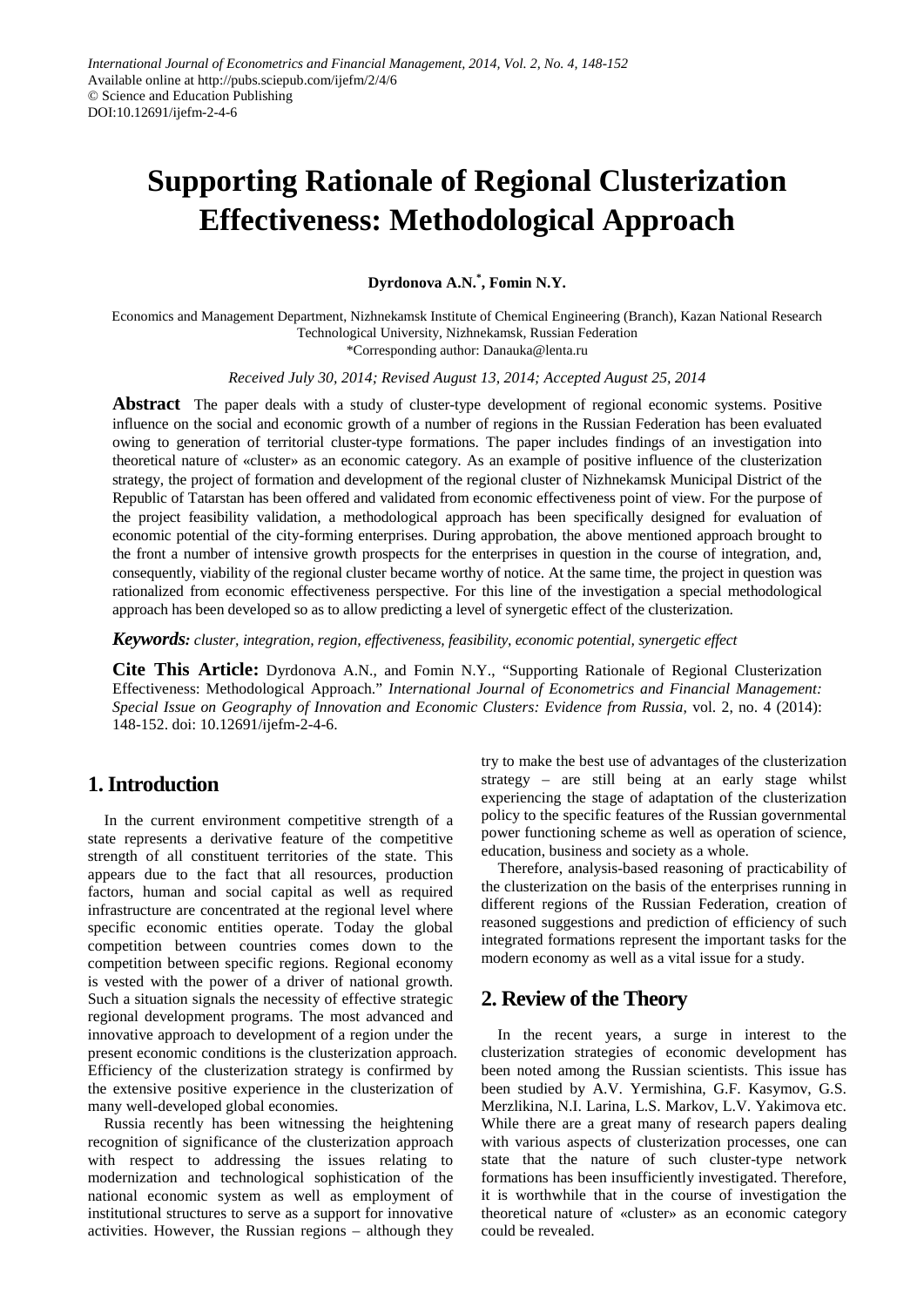Experts from the Organization for Economic Cooperation and Development (OECD) fairly noted that it had not been for no reason that the clusterization concept emerged. Theoretical roots of the clusterization concept can be clearly made out in the theory of comparative advantages developed by D. Ricardo as far back as the early 19th century. However, more frequently the wellknown research paper «Principles of Economics» written by A. Marshall in 1890-1891 has been called by the specialists as a later theoretical source of the clusterization concept. In this study A. Marshall set forth the reasons for concentrations of small and mid-size businesses within industrial areas [7].

The notion «cluster» in the Western science and research publications was introduced into the economic theory by Mr Michael Porter, Professor of Harvard Business School and the author of the theory of competitive advantages. In 1990, M. Porter issued an 855 page paper «Competitive Advantage of Nations» [8] covering industrial structure of well-developed economies and development of leading global industries. M. Porter had ventured to carry out an investigation of the most well-being businesses in the world. He found out that certain companies from one or more countries more or less regularly demonstrated far better commercial achievements than their peers. This fact triggered off the theory of industrial clusters.

Studies of the conceptual framework of the economic theory under investigation helped work out the most generalized definition: a cluster represents a group of geographically localized interrelated companies–suppliers of equipment, OEM components, specialized services and infrastructure together with R&D institutes, higher education schools and other organizations mutually reinforcing each other whilst strengthening competitive abilities of the members of the cluster and the cluster itself.

Interaction between the enterprises and organizations making part of the cluster represents a combination of cooperation and competition processes. Within a particular integrated formation a continuous interchange of human resources, innovations, and technologies can be observed. Furthermore, shared use of infrastructural elements and services as well as advertising and promotional activities there can be seen. A cluster may comprise a large or small number of enterprises as well as a number of big and small-size businesses in various proportions. The main objective of cluster-type business model implementation is to change the mindset of the entrepreneurs whilst achieving their understanding of how to build honest, open and mutually beneficial co-operation between all members of the clustered formation for the sake of gaining common economic benefits. A significant peculiar feature of a cluster is its innovative orientation. Clusters generally appear in the locations where a break-through in the sphere of processes and technology is anticipated or taking place, with further penetration of the involved enterprises into new market niches.

### **3. Methodology**

Application of the clusterization approach as a key mechanism of strategic development of involved territories has given rise to the issues relating to reasonability of specific clustered units formation. In this context we developed our own methodological approach to validation of clusterization, which is based on the concept that growth prospects of an enterprise could be outlined using such an integral factor as economic potential. Growth prospects of integrated businesses, in their turn, allow evaluating opportunities for development of a cluster as a whole, and consequently validate formation of a cluster. This paper includes assessment of economic potential of a particular enterprise based on quick evaluation of its production, financial and market performance indicators. As a result of such assessment, one of the three possible rating positions may be assigned to the enterprise in question  $(A - high rating, B - average$ rating,  $C$  – poor rating).

Origination of a cluster-type formation is impossible without a preliminary reasoning of its economic effectiveness. Therefore, proceeding from recent publications dealing with this issue [2,3,4], we developed a methodology for prediction of a level of synergetic effect of clusterization. Using this methodology the authors of this paper suggest that a benefit from the synergetic effect should be evaluated based on the indicators of operation, financial and investment synergy.

A projected increase in the net cash flow represents the operation synergy indicator (SO). This is due to the fact that formation of a cluster helps achieving cost savings on running costs. In this case the operation synergy effect is defined as an addition to the net cash flow and determined using the formula below (1):

$$
S_O = \sum_{i=1}^{n} CF_i \times S - \sum_{i=1}^{n} CF_i
$$
 (1)

where CFi – net cash flow on investments of the integrated enterprise; S – synergy coefficient.

The financial synergy indicator (SF) is calculated based on the projected addition to cluster revenues resulting from enhanced financial potential of the enterprises. This indicator is determined using the formula below (2):

$$
S_F = \sum_{i=1}^n R_i \times S - \sum_{i=1}^n R_i \tag{2}
$$

where Ri – revenues from sales of products (supply of services / performance works) of the integrated enterprise; S – synergy coefficient.

It is appropriate that the investment synergy indicator (SI) shall be regarded as an addition to the cost of equity of the enterprises making part of the integrated formation, which is driven by maximization of return on investments by way of using cumulative factors and concentration of production facilities as well as involvement of additional investments. This indicator is determined using the formula below (3):

$$
S_I = \sum_{i=1}^{n} E_i \times S - \sum_{i=1}^{n} E_i
$$
 (3)

where Ei – an amount of equity of the integrated enterprise; S – synergy coefficient.

For calculation of the indicators of operation, financial and investment synergy it would be required to determine the synergy coefficient (S) which serves to reflect the rates of economic efficiency growth of the integrated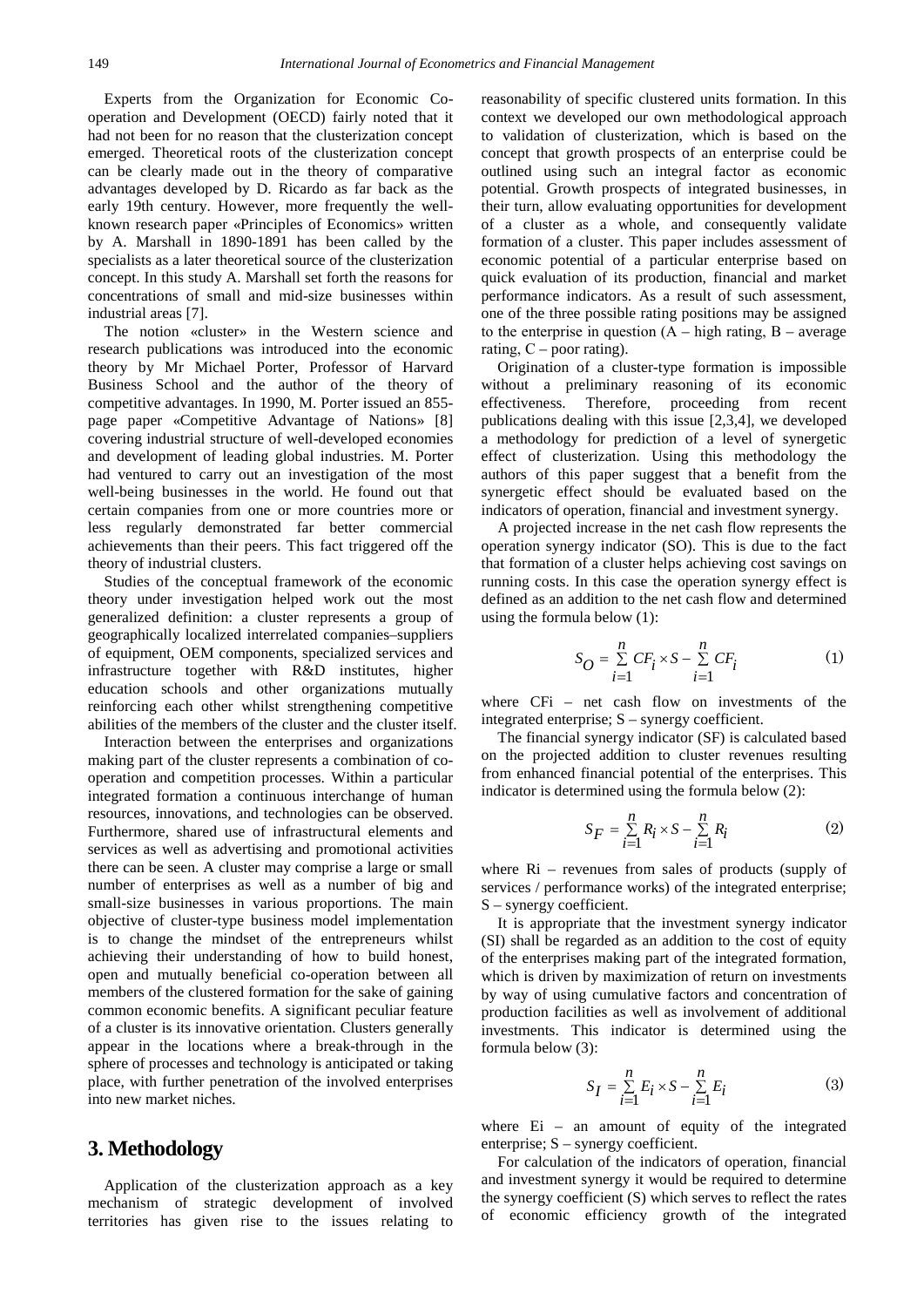enterprises as a result of the integration and interaction of the enterprises within the cluster. The value of this coefficient is suggested to be determined using the formula below (4) based on the integral indicator of economic potential a calculation method for which has been described above:

$$
S = \prod_{i=1}^{n} (EP)_i
$$
 (4)

where (EP) – coefficient of economic potential of the integrated enterprise.

This coefficient can have the following values:

 $-[EP(A)] = 1.5$  for high degree of economic potential; - [EP (B)] = 1.1 for average degree of economic potential;

 $-$  [EP (C)] = 0.5 for low degree of economic potential.

An overall amount of the synergetic effect (SE) of origination and operation of a cluster is determined in general as a sum of the operation synergy indicator (SO), investment synergy indicator (SI) and financial synergy indicator (SF) using the formula below (5):

$$
SE = S_O + S_F + S_I \tag{5}
$$

The above described methodological approaches were approbated in the course of validation of formation and development of the regional cluster of Nizhnekamsk Municipal District of the Republic of Tatarstan.

#### **4. Research Findings**

With a view to support the clusterization effectiveness we simulated the regional cluster represented by Nizhnekamsk Municipal District of the Republic of Tatarstan which is supposed to be formed on the basis of the major petrochemical and oil refining enterprises, namely, TAIF-NK PSC, Nizhnekamskneftekhim OJSC, Nizhnekamskshina OJSC, and TANECO OJSC.

All the above mentioned enterprises have been successfully interacting since the late 20th century, and such an interaction is first of all due to the continuity of the production and technological chains. However, the integration processes taking place within the petrochemical complex of the Republic of Tatarstan, in particular, consolidation of Nizhnekamskneftekhim OJSC with TAIF Group as well as consolidation of Nizhnekamskshina OJSC with Tatneft OJSC, have made an impact on their interaction resulting in a weaker cooperation between them on the Nizhnekamsk industrial site because of appearance of new clients, alternative sources of feedstock and raw materials. At the same time, the competition between TAIF and Tatneft has toughened in terms of motor gasoline supplies to the Nizhnekamsk fuel market. An official formation of a cluster in Nizhnekamsk Municipal District would contribute to strengthening of the previously existing vertical integration links within the production and technological chains as well as help build up horizontal integration for the purpose of production diversification.

For experimental approbation of the developed methodological approach to the clusterization validation, an evaluation of economic potential of the city-forming enterprises of Nizhnekamsk Municipal District of the Republic of Tatarstan has been carried out. The evaluation results are shown in table 1 – table 3 and figure 1 below. The following conclusion has been made: TAIF-NK and Nizhnekamskneftekhim have the high rating (А) of economic potential. These enterprises are capable to become a driver for economic development of the cluster. TANECO, in its turn, has an average rating (B) of economic potential, though being of particular importance for the cluster owing to the fact that TANECO represents a large-scale project involving construction and commissioning of oil refining facilities. Implementation of this project may have a sizable impact on development of the cluster in a long-term outlook. As far as Nizhnekamskshina OJSC is concerned, this company has the poor rating (С) of economic potential, however, featuring a high level of production potential. The enterprise is able to produce large volumes of marketable tire products, which makes Nizhnekamskshina attractive for the cluster. Optimization of the operation and financial performance of Nizhnekamskshina could be achieved by maintaining unified marketing and sales policy within the cluster as well as by using the effects of scale, experience and coverage.

Thus, the conducted practical study helped identify a number of favorable conditions, with making a conclusion that formation of the regional cluster represented by Nizhnekamsk Municipal District can be regarded as a validated and practicable suggestion since this integrated structure demonstrates a good potential for intensive economic growth.

**Indicators Enterprises** Change in return on assets over the period under review Change in return on materials over the period under review Change in output over the period under review TAIF-NK PSC  $1,09 \text{ (B)}$   $0,99 \text{ (B)}$   $1,29 \text{ (A)}$ Nizhnekamskneftekhim  $0.9 \text{ (B)}$  0,98 (B) 1,28 (A) 1,28 (A) Nizhnekamskshina OJSC 1,56 (A) 0,9 (B) 3,83 (A) 3,83 (A) TANECO OJSC  $0,04$  (C)  $1,3$  (A) 5,47 (A) 5,47 (A)

**Table 1. Production potential indicators of the enterprises running in Nizhnekamsk Municipal District of the Republic of Tatarstan (2010 – 2013)**

|  |  |  |  | Table 2. Financial potential indicators of the enterprises running in Nizhnekamsk Municipal District of the Republic of Tatarstan (2010 – 2013) |
|--|--|--|--|-------------------------------------------------------------------------------------------------------------------------------------------------|
|  |  |  |  |                                                                                                                                                 |

| <b>Indicators</b><br>Enterprises | Financial independence coefficient* | Overall liquidity coefficient* | Return on total assets*, % |
|----------------------------------|-------------------------------------|--------------------------------|----------------------------|
| TAIF-NK PSC                      | 0.55(A)                             | $1.24$ (B)                     | 21.49(A)                   |
| Nizhnekamskneftekhim OJSC        | 0.7(A)                              | 1,33(B)                        | 15,065(A)                  |
| Nizhnekamskshina OJSC            | $0.085$ (C)                         | 0.51(C)                        | $-0.91(C)$                 |
| <b>TANECO OJSC</b>               | $0.0065$ (C)                        | 0.074 (C)                      | 0.16 (C)                   |
| .                                |                                     |                                |                            |

\* Average value of the indicator over the period under review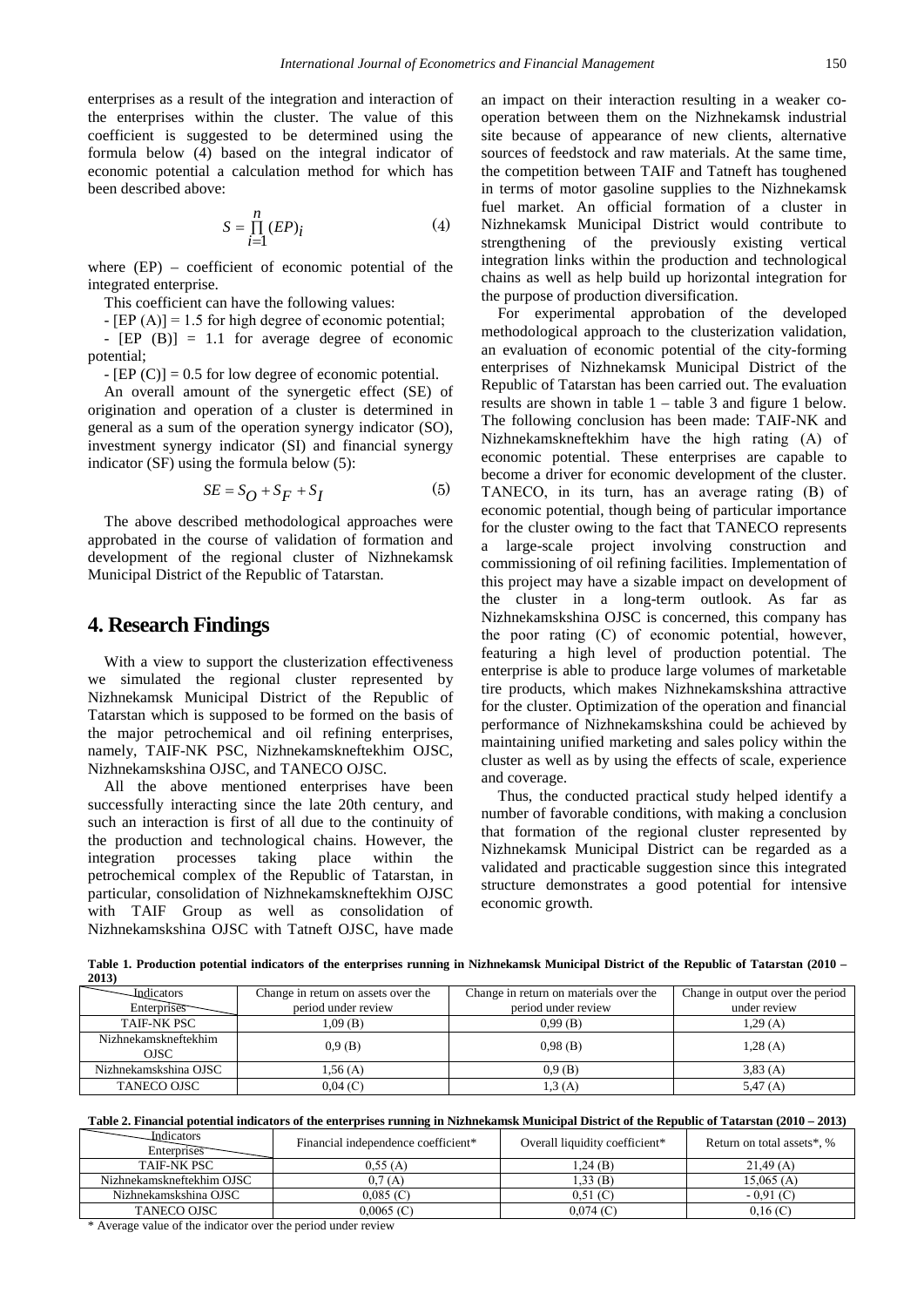**Table 3. Market potential indicators of the enterprises running in Nizhnekamsk Municipal District of the Republic of Tatarstan (2010 – 2013), points** Indicators



 ${\rm FP}$ 

Nizhnekamskneftekhim

PP

**MP** 

 $\overline{PP}$ 

FP

Nizhnekamskshina

**MP** 



It is worth noting that the clusterization process is sporadic by nature featuring a capacity for selforganization, absence of formal (legal) framework for integration, and full independence of the entities being members of the clustered structure. However, many countries recently have been witnessing appearance of the so-called «cluster-based initiatives» representing the process of searches conducted by the clustered structure initiators, which are aimed at finding mutually beneficial platforms for co-operation and interaction.

**FP** 

**TAIF-NK** 

 $\overline{PP}$ 

 $MP$ 

Such «cluster-based initiatives» best of all could contribute to organization of the activities and centralization of control over the integrated formation herein suggested for origination. In order to assure effective interaction between the municipal district administration and all members of the cluster, it would be advisable to create a coordination center (Board of the Cluster). A potential structure of a regional cluster is displayed in figure 2 below.

 $\overline{PP}$ 

**FP** 

**TANECO** 

 $\overline{\mathbf{MP}}$ 



**Figure 2.** Potential structure of the regional cluster of Nizhnekamsk Municipal District of the Republic of Tatarstan

Having the developed methodological approach at hand, we also forecasted a level of the synergetic effect of formation of the cluster represented by Nizhnekamsk Municipal District of the Republic of Tatarstan. The

predicted synergetic effect amounted to RUB 302,243,817,000.00, which value can be attained by Nizhnekamskneftekhim OJSC, TAIF-NK PSC, TANECO OJSC, and Nizhnekamskshina OJSC by way of formation